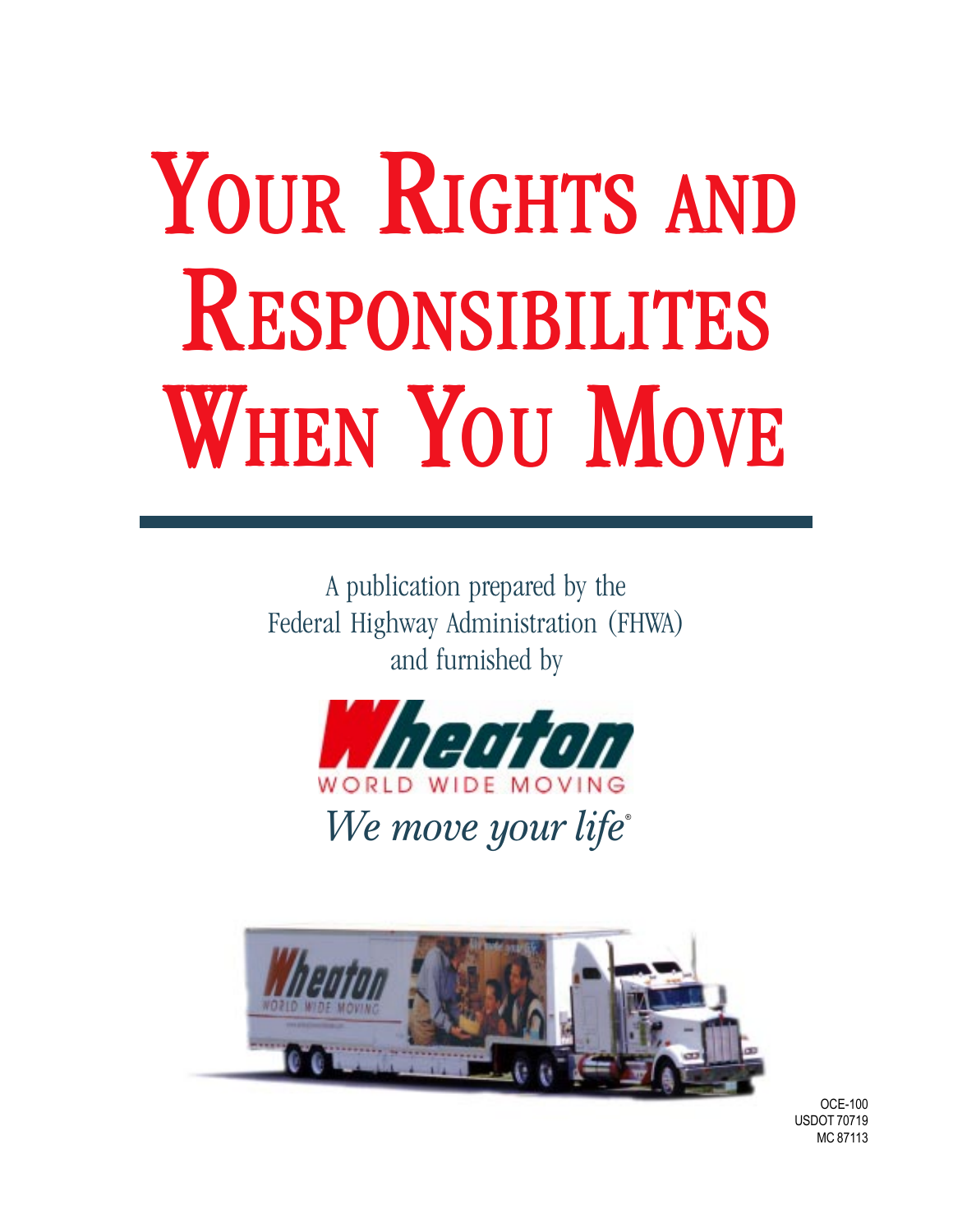When you move, it's nice to know that your rights and responsibilities are protected and defined by the Federal Highway Protection Administration.

> Approved by the Federal Highway Administration Surface Transporation Board

Furnished by Wheaton World Wide Moving 8010 Castleton Road Indianapolis, IN 46250 317-849-7900 www.wheatonworldwide.com

## TARIFF INSPECTION AND INCORPORATION NOTICE

Federal law requires that movers advise shippers that they may inspect the tariffs that govern your shipment. Carriers' tariffs, by this reference, are made a part of the contract of carriage (bill of lading) between you and the carrier and may be inspected at carrier's facility, or, on request, carrier will furnish a copy of any tariff provision containing carrier's rates, rules or charges governing your shipment, the terms of which cannot be varied.

Incorporated tariff provisions include but are not limited to those: (1.) establishing limitation of carrier's liability, the principal features of which are described in the valuation declaration section of the bill of lading; (2.) setting the time periods for filing claims, the principal features of which are described in Section 6 of the bill of lading; and, (3.) reserving the carrier's right to assess additional charges for additional services performed and, on non-binding estimates, to base charges upon the exact weight of the goods transported.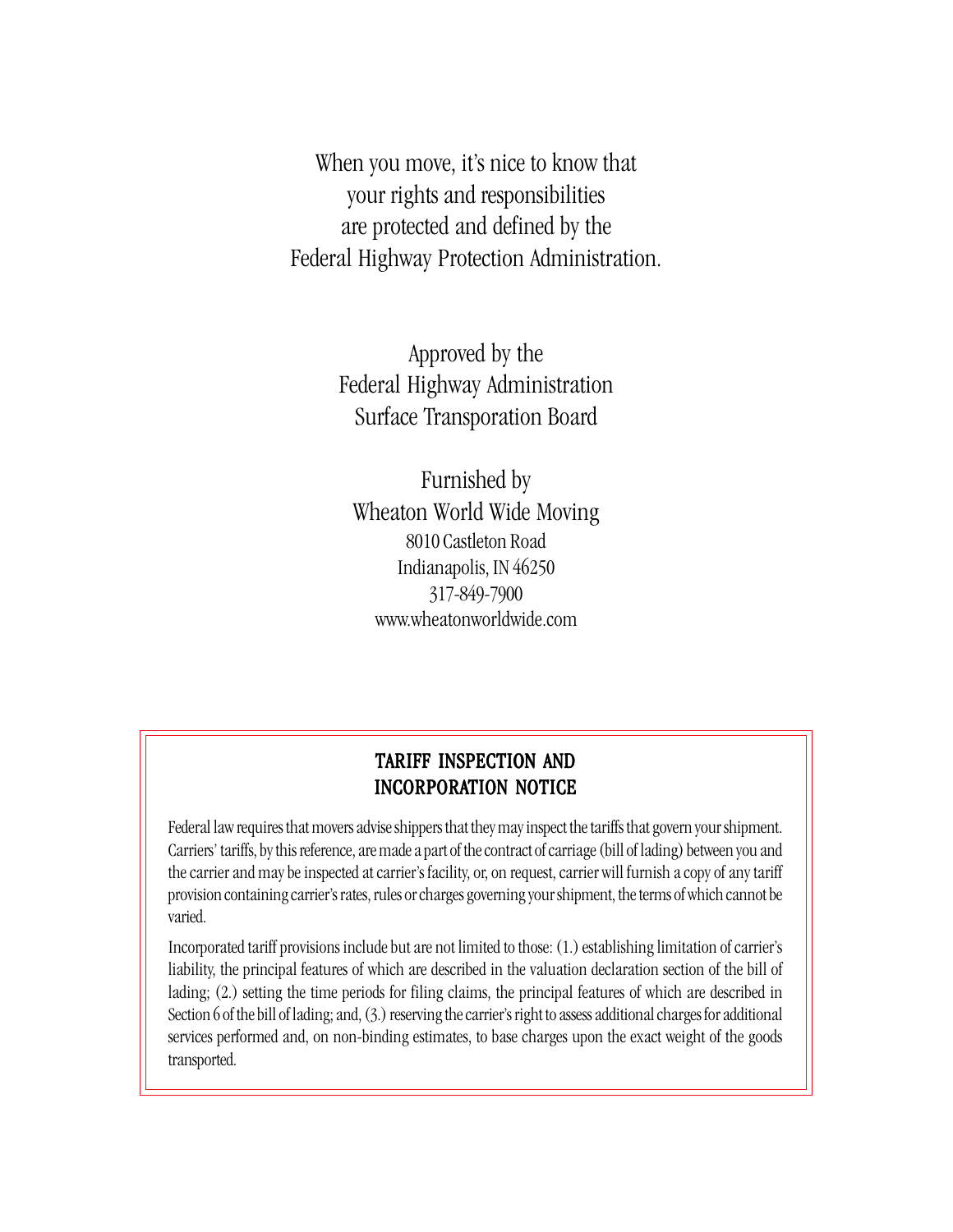# **CONTENTS**

| Estimates |  |
|-----------|--|
|           |  |
|           |  |
|           |  |
|           |  |
|           |  |
|           |  |
|           |  |
| Weight    |  |
|           |  |
|           |  |
|           |  |
|           |  |
|           |  |
|           |  |
|           |  |
|           |  |
| Payments  |  |
|           |  |
|           |  |
|           |  |
|           |  |
|           |  |
|           |  |
|           |  |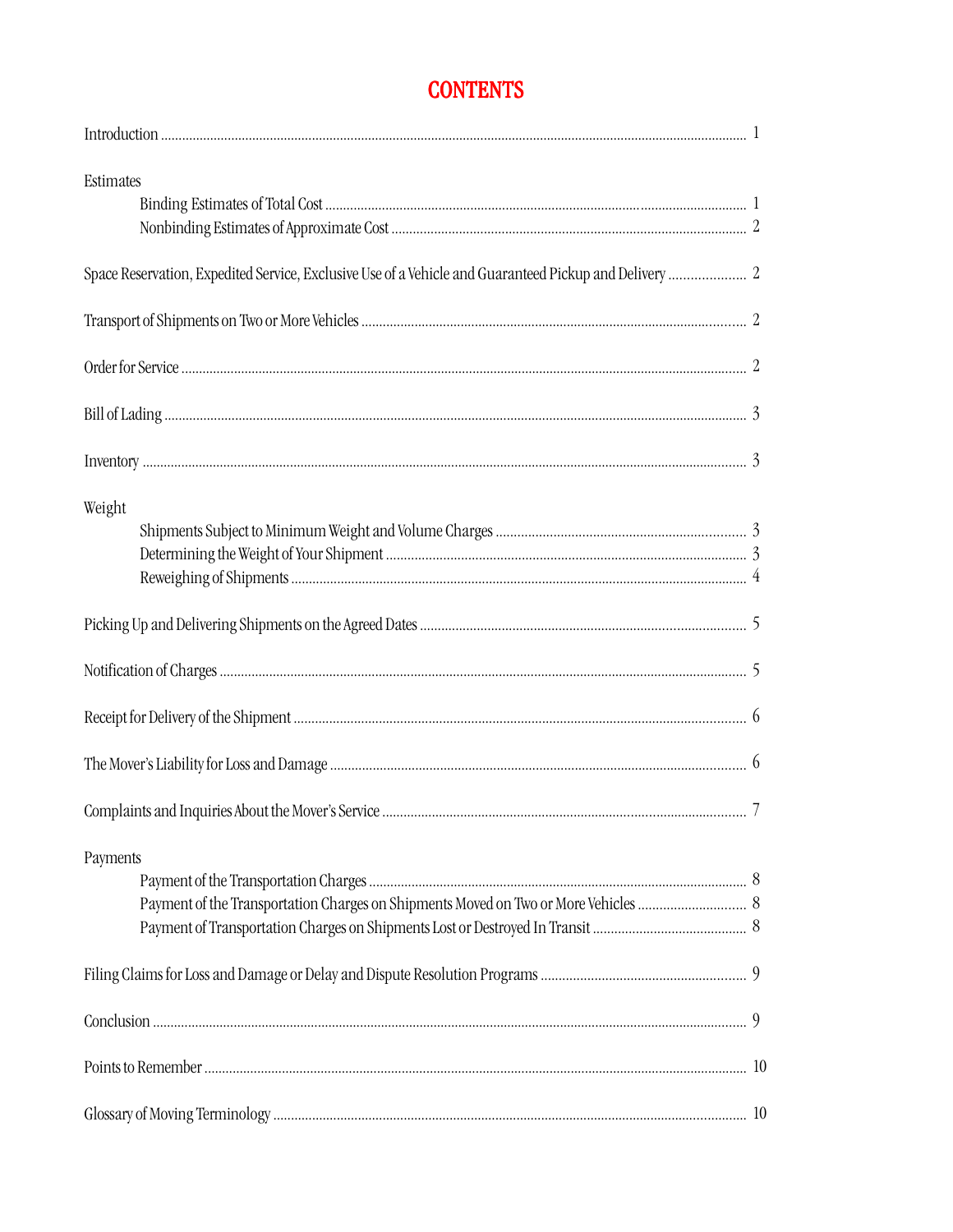## **INTRODUCTION**

The Federal Highway Administration (FHWA) regulations protect consumers on interstate moves and define the rights and responsibilities of consumers and household goods carriers (movers).

The mover gives you this pamphlet to provide information about your rights and responsibilities as a shipper of household goods. You should talk to your mover if you have further questions. The mover will also furnish you with a pamphlet describing its procedures for handling your questions and complaints. The pamphlet will include a number you can call to obtain additional information about your move.

# ESTIMATES

Although movers are not required to give estimates, most movers do provide estimates when requested. There are two types of estimates, binding and non-binding.

#### BINDING ESTIMATES OF TOTAL COST

The mover may charge you for providing a binding estimate which must clearly describe the shipment and all services provided.

When you receive a binding estimate, you cannot be required to pay any more than that amount. However, if you have requested the mover to provide more services than those included in the estimate, such as destination charges (i.e., long carry charges, shuttle charges, extra stair carry charges, or elevator charges) often not known at origin, the mover may demand full payment for those added services at time of delivery.

To be effective, a binding estimate must be in writing and a copy must be made available to you before your move.

If you agree to a binding estimate, you are responsible for paying the charges due by cash, certified check, traveler's check, or bank check (one drawn by a bank on itself and signed by an officer of the bank) at time of delivery unless the mover agrees before you move to extend credit or to accept payment by charge card. If you are unable to pay at the time the shipment is delivered, the mover may place your shipment in storage at your expense until the charges are paid.

## NON-BINDING ESTIMATES OF APPROXIMATE COST

The mover is not permitted to charge for giving a non-binding estimate.

A non-binding estimate is not a bid or contract. It is provided by the mover to give you a general idea of the cost of the move, but it does not bind the mover to the estimated cost. Furthermore, it is not a guarantee that the final cost will not be more than the estimate. The actual cost will be in accordance with the mover's published tariffs. All movers are legally obligated to collect no more and no less than the charges shown in their tariffs regardless of prior rate quotations contained in non-binding estimates. The charges contained in the tariffs are essentially the same for the same weight shipment moving the same distance. If you obtain differing (non-binding) estimates from different movers, you will be obligated to pay only the amount specified in the tariff. Therefore, a nonbinding estimate may have no effect on the amount you will have to pay.

Non-binding estimates must be in writing and clearly describe the shipment and all services provided. Any time a mover provides such an estimate the amount of the charges estimated must be on the order for service and bill of lading relating to your shipment. If you are given a non-binding estimate, do not sign or accept the order for service or bill of lading unless the amount estimated is entered on each form when prepared by the mover.

If you are given a non-binding estimate, the mover cannot require you to pay more than the amount of the original estimate, plus 10 percent, at time of delivery. You will then have at least 30 days after delivery to pay any remaining charges.

#### IF YOU REQUEST THE MOVER TO PROVIDE MORE SERVICES THAN THOSE INCLUDED IN THE ESTIMATE, THE MOVER MAY DEMAND FULL PAYMENT FOR THOSE ADDED SERVICES AT TIME OF DELIVERY.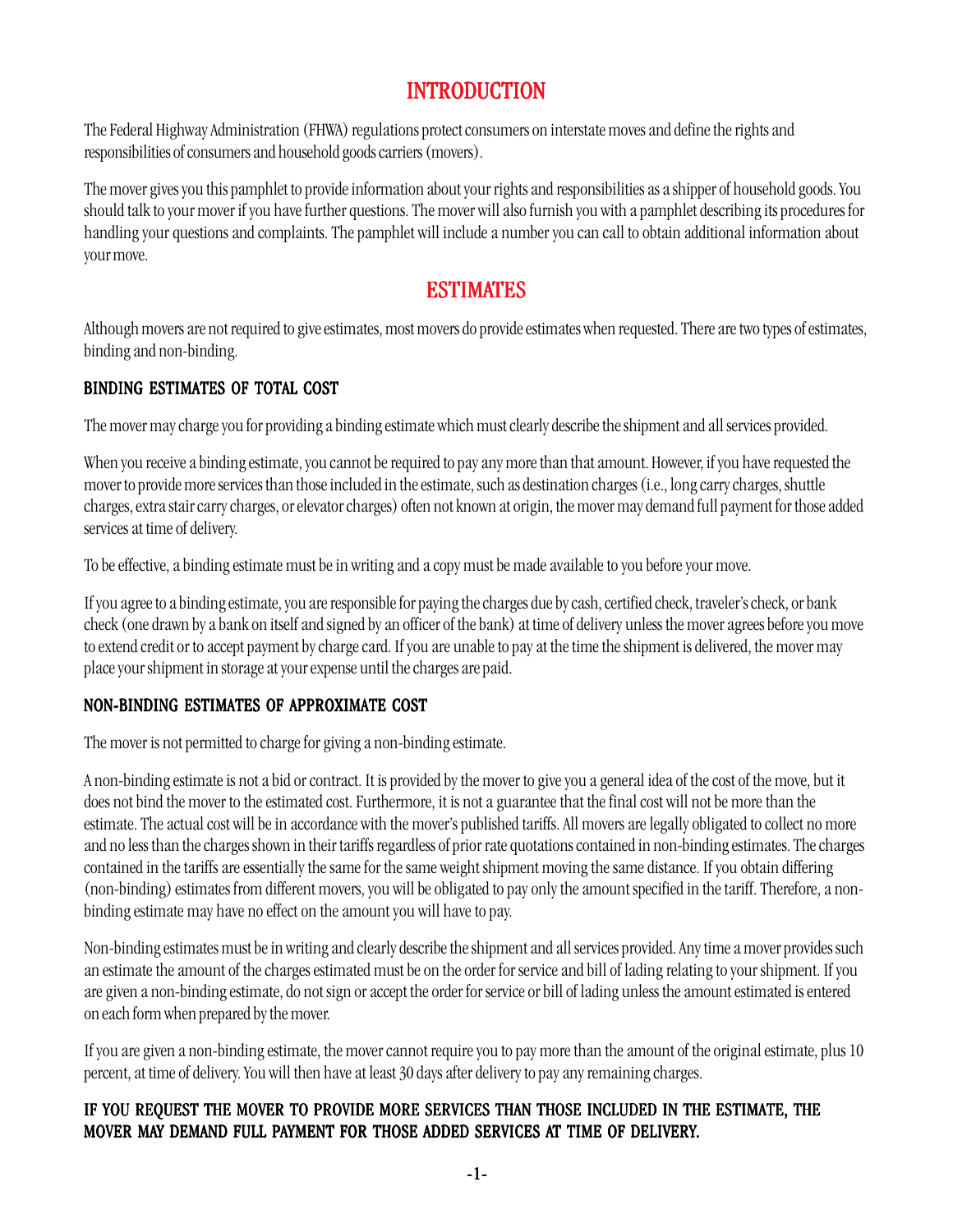## SPACE RESERVATIONS, EXPEDITED SERVICE, EXCLUSIVE USE OF A VEHICLE AND GUARANTEED PICKUP AND DELIVERY

It is customary for movers to offer price and service options. The total cost of your move may be increased if you want additional or special services. Before you agree to have your shipment moved under a bill of lading providing special service, you should have a clear understanding with the mover what the additional cost will be. You should always consider that you may find other movers who can provide the service you require without requiring that you pay the additional charges.

One service option is a **SPACE RESERVATION**. If you agree to have your shipment transported under a space reservation agreement, you are required to pay for a minimum number of cubic feet of space in the moving van regardless of how much space in the van is actually occupied by your shipment.

A second service option is **EXPEDITED SERVICE** to aid shippers who must have their shipments transported on or between specific dates which the mover could not ordinarily agree to do in its normal operations.

Another customary service option is **EXCLUSIVE USE OF A VEHICLE**. If for any reason you desire or require that your shipment be moved by itself on the mover's truck or trailer, most movers will provide such service.

Still another service option is GUARANTEED SERVICE ON OR BETWEEN AGREED DATES. You enter into an agreement with the mover that provides for your shipment to be picked up, transported to destination and delivered on specific guaranteed dates. If the mover fails to provide the service as agreed, you are entitled to be compensated at a predetermined amount or a daily rate (per diem) regardless of the expense you actually might have incurred as a result of the mover's failure to perform.

Before requesting or agreeing to any of these price and service options, be sure to ask the mover's representatives about the final costs you will be required to pay.

## TRANSPORT OF SHIPMENTS ON TWO OR MORE VEHICLES

Although all movers try to move each shipment on one truck it becomes necessary at times to divide a shipment among two or more trucks. This may occur if the mover has underestimated the cubic feet of space required for your shipment, with the consequence that it will not all fit on the first truck. The remainder or "leave behind" will be picked up by a second truck at a later time and may arrive at the destination at a later time than the first truck. When this occurs, your transportation charges will be determined as if the entire shipment moved on one truck.

If it is important for you to avoid the inconvenience of a "leave behind," be sure that your estimate includes an accurate calculation of the cubic feet required for your shipment. Ask your estimator to use a "Table of Measurements" form in making this calculation. Consider asking for a binding estimate, which is more likely to be conservative with regard to cubic feet than non-binding estimates. If the mover offers the service, consider making a space reservation for the necessary amount of space plus some margin of error. In any case, it is prudent to "prioritize" your goods in advance of the move so that the more essential items will be loaded on the first truck if some are left behind.

## ORDER FOR SERVICE

Moving companies are required to prepare an order for service on every shipment transported for an individual shipper. You are entitled to a copy of the order for service when it is prepared.

The order for service is not a contract. Should your move be canceled or delayed or if you decide not to use the mover, you should promptly cancel the order.

Should there be any change in the dates on which you and the mover agreed that your shipment will be picked up and delivered, or any change in the non-binding estimate, the mover may prepare a written change to the order for service. The written change should be attached to the order for service. You and the mover must sign the order for service.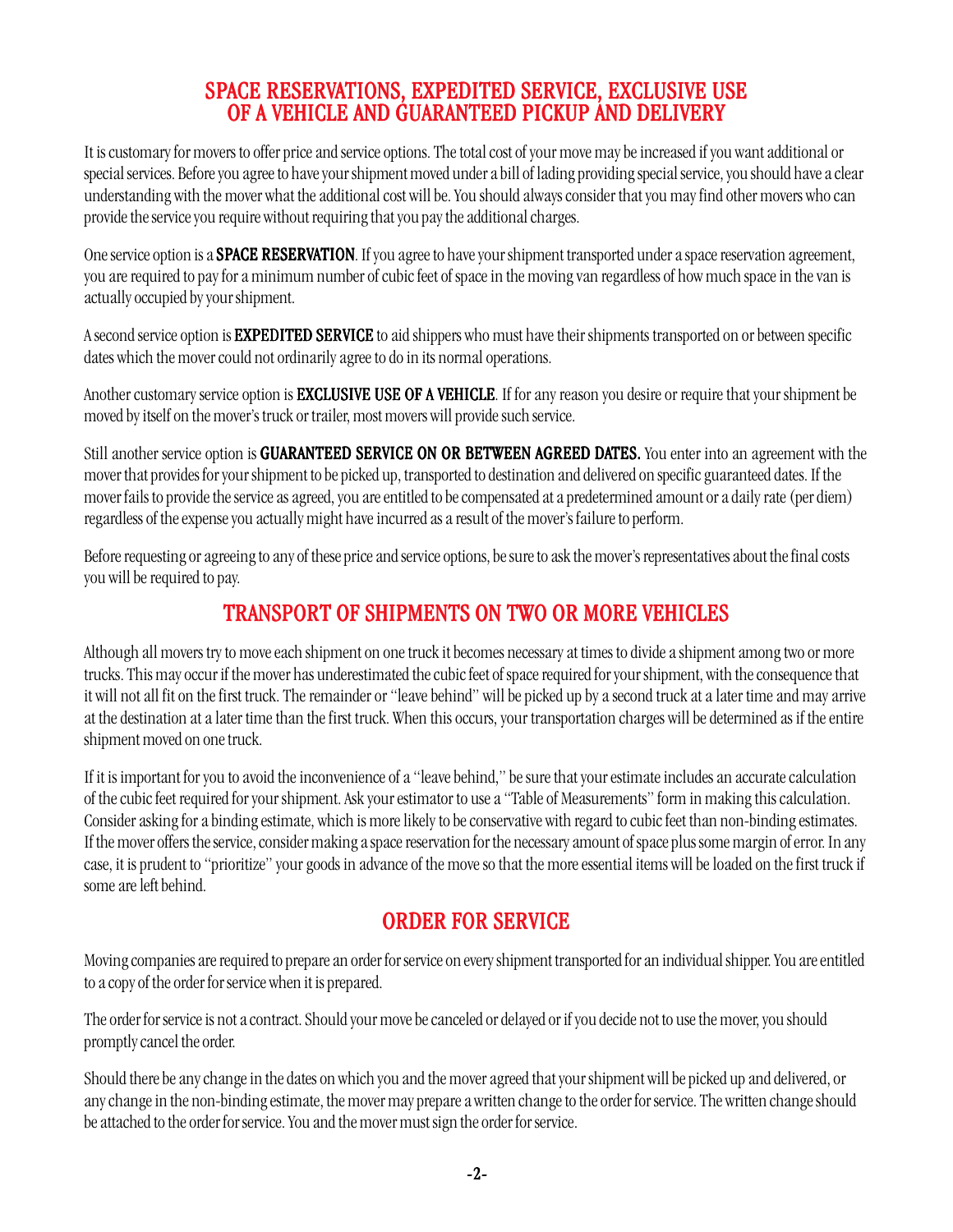# **BILL OF LADING**

The bill of lading is the contract between you and the mover. The mover is required by law to prepare a bill of lading for every shipment it transports. The information on the bill of lading is required to be the same information shown on the order for service. The driver who loads your shipment must give you a copy of the bill of lading before loading your furniture.

#### IT IS YOUR RESPONSIBILITY TO READ THE BILL OF LADING BEFORE YOU ACCEPT IT.

The bill of lading requires the mover to provide the service you have requested, and you must pay the charges for the service.

THE BILL OF LADING IS AN IMPORTANT DOCUMENT. DO NOT LOSE OR MISPLACE YOUR COPY. Have it available until your shipment is delivered, all charges are paid and all claims, if any, are settled.

## **INVENTORY**

At the time the mover's driver loads your shipment, he or she, although not required to do so, usually inventories your shipment listing any damage or unusual wear. The purpose is to make a record of the condition of each item. If the driver does not make an inventory, you should make one yourself.

After completing the inventory, the driver will usually sign each page and ask you to sign each page. It is important before signing that you make sure that the inventory lists every item in your shipment and that the entries regarding the condition of each item are correct. You have the right to note any disagreement. When your shipment is delivered, if an item is missing or damaged, your ability to recover from the mover for any loss or damage may depend on the notations made.The driver will give you a copy of each page of the inventory. Attach the complete inventory to your copy of the bill of lading. It is your receipt for the goods.

The driver will give you a copy of each page of the inventory. Attach the complete inventory to your copy of the bill of lading. It is your receipt for the goods.

At the time your shipment is delivered, it is your responsibility to check the items delivered against the items listed on your inventory. If new damage is discovered, make a record of it on the inventory form. Call the damage to the attention of the driver and request that a record of the damage be made on the driver's copy of the inventory.

After the complete shipment is unloaded, the driver will request that you sign the driver's copy of the inventory to show that you received the items listed. Do not sign until you have assured yourself that it is accurate and that proper notations have been entered regarding any missing or damaged items. When you sign the inventory, you are giving the driver a receipt for your goods.

## **WEIGHT**

#### SHIPMENTS SUBJECT TO MINIMUM WEIGHT OR VOLUME CHARGES

Movers usually have a minimum weight or volume charge for transporting a shipment. Usually the minimum is the charge for transporting a shipment of at least 1,000 pounds (454 kilograms).

If your shipment appears to weigh less than the mover's minimum weight, the mover is required to advise you on the order for service of the minimum cost before agreeing to transport the shipment. Should the mover fail to advise you of the minimum charges and your shipment is less than the minimum weight, the final charges must be based on the actual weight instead of the minimum weight.

## DETERMINING THE WEIGHT OF YOUR SHIPMENT

If charges are to be based upon the weight of the shipment, the mover is required to weigh the shipment. Unless your shipment weighs less than 1,000 pounds (454 kilograms) and can be weighed on a warehouse platform scale, the mover is required to determine the weight of your shipment by one of the following processes.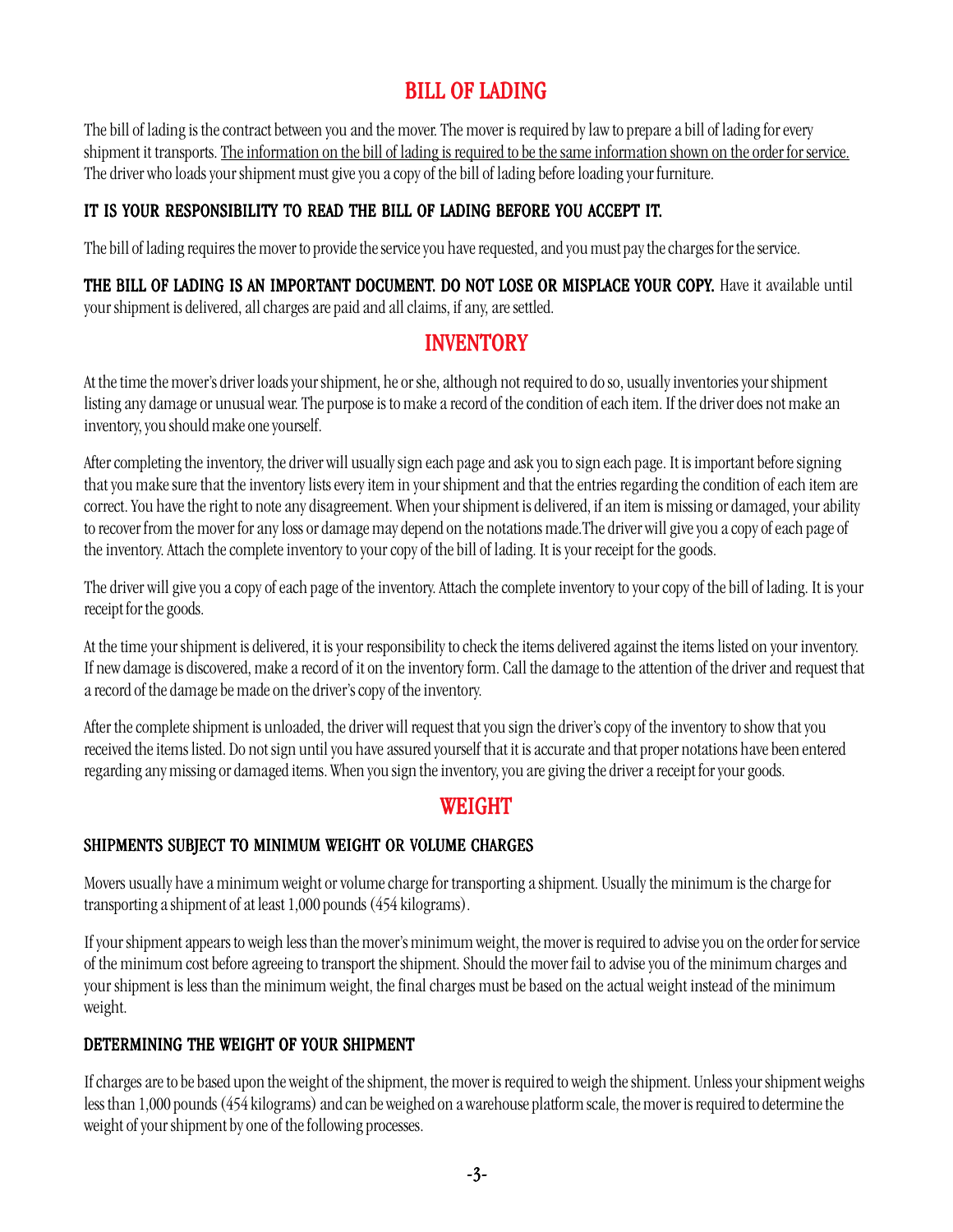**ORIGIN WEIGHING** - If your shipment is weighed in the city or area from which you are moving, the driver is required to weigh the truck on which the shipment is to be transported before coming to your residence. This is called the **tare weight**. At the time of this first weighing the truck may already be partially loaded with one or more other shipments. This will not affect the weight of your shipment. The truck should also contain the pads, dollies, hand-trucks, ramps, and other equipment normally used in the transportation of household goods shipments.

After loading, the truck will be weighed again to obtain the loaded weight, called the **gross weight**. The net weight of your shipment is then obtained by subtracting the **tare weight** from the **gross weight**.

**DESTINATION WEIGHING** - The mover is also permitted to determine the weight of your shipment at the destination at the time of unloading. The fact that a shipment is weighed at the destination instead of at the origin will not affect the accuracy of the weight of your shipment. THE MOST IMPORTANT DIFFERENCE IS THAT THE MOVER WILL NOT BE ABLE TO DETERMINE THE EXACT CHARGES ON YOUR SHIPMENT BEFORE IT IS UNLOADED.

Destination weighing is done in reverse of origin weighing. After arriving in the city or area to which you are moving, the driver will weigh the truck, with your shipment loaded on it, to obtain the gross weight before coming to your new residence to unload. After unloading your shipment, the driver will again weigh the truck to obtain the tare weight. The net weight of your shipment will then be obtained by subtracting the tare weight from the gross weight.

Each time a weighing is performed the driver is required to obtain a weight ticket showing the date and place of weighing and the weight obtained. The ticket must also have your name and shipment number entered on it, along with the identification (I.D.) numbers of the truck. The ticket must be signed by the person who performed the weighing. If both the empty (tare) and loaded (gross) weighings are performed on the same scale, the record of both weighings may be entered on one weight ticket.

At the time the mover gives you the freight bill to collect the charges, a copy of every weight ticket relating to your shipment must accompany your copy of the freight bill.

You have the right to observe every weighing. The mover is required to inform you of the specific location of each scale that will be used and to allow you a reasonable opportunity to be present. If you desire to observe either or both of the weighings, you should tell the mover at the time the order for service is prepared or, in any event, before the date of your move. This will enable the mover to contact you before the weighing to advise you of the location of the scale.

#### REWEIGHING OF SHIPMENTS

If your shipment is weighed at origin and you agree with the mover that you will pay the charges at time of delivery, the mover is required to give you written notice of the weight and charges on your shipment before commencing to unload at your destination residence. If you believe that the weight is not accurate, you have the right to request that the shipment be reweighed before unloading.

The mover is not permitted to charge for the reweighing. If the weight of your shipment at the time of the reweigh is different from the weight determined at origin, the mover must recompute the charges based on the reweigh weight.

Before requesting a reweigh, you may find it to your advantage to estimate the weight of your shipment using the following method:

- Count the number of items in your shipment. Usually there will be either 30 or 40 items listed on each page of the inventory. For example, if there are 30 items per page and your inventory consists of four complete pages and a fifth page with 15 items listed, the total number of items will be 135. If an automobile is listed on the inventory do not include that item in the count of the total items.
- · Subtract the weight of any automobile included in your shipment from the total weight of the shipment. If the automobile was not weighed separately, its weight can be found on its title or license receipt.
- Divide the number of items in your shipment into the weight. If the average weight resulting from this exercise ranges between 35 and 45 pounds (16 and 20 kilograms) per article, it is unlikely that a reweigh will prove beneficial to you and could result in your paying higher charges.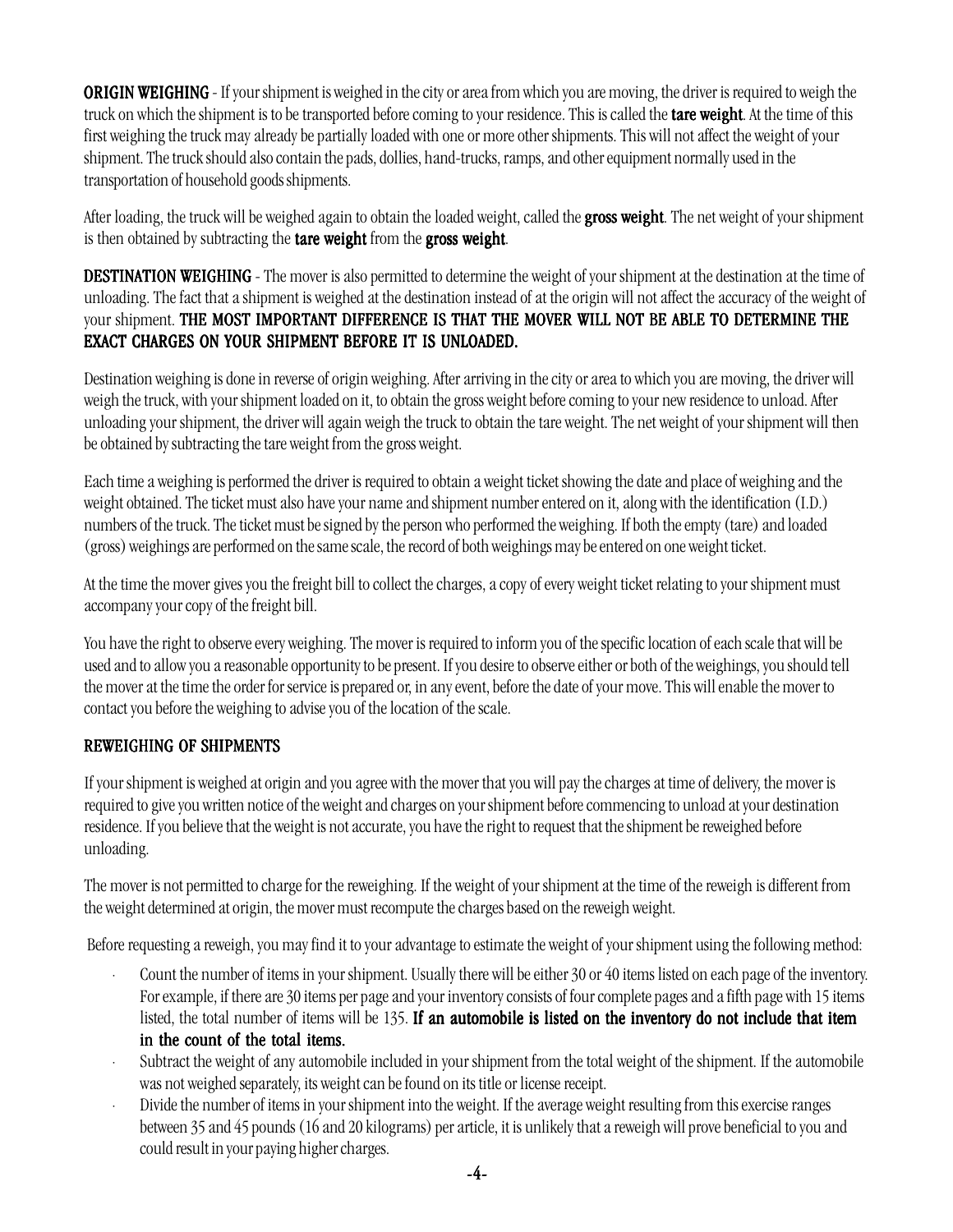Experience has shown that the average shipment of household goods will weigh about 40 pounds (18 kilograms) per item. If a shipment contains a large number of heavy items, such as cartons of books, boxes of tools or heavier than average furniture, the average weight per item may be 45 pounds (20 kilograms) or more.

# PICKING UP AND DELIVERING SHIPMENTS ON THE AGREED DATES

You and your mover must reach agreement as to when your shipment is to be picked up and delivered. It is your responsibility to determine on what date, or between what dates, you need to have the shipment picked up and on what date or between what dates, you require delivery. It is the mover's responsibility to tell you if the service can be provided on or between those dates or, if not, on what other dates the service can be provided.

In the process of reaching an agreement with a mover, it may be necessary for you to alter your moving and travel plans if no mover can provide service on the specific dates you desire. Do not agree to have your shipment picked up or delivered as soon as possible. The dates or periods of time you and the mover agree on should be definite.

Once an agreement is reached, the mover is required to enter those dates on the order for service and the bill of lading.

Once your goods are loaded, the mover is contractually bound to provide the service described in the bill of lading. The only defense for not providing the service on the dates called for is the "defense of force majeure." This is a legal term which means that if circumstances which could not have been foreseen and which are beyond the control of the mover prevent the performance of the service as agreed to in the bill of lading, the mover is not responsible for damages resulting from the nonperformance.

If, after an order for service is prepared, the mover is unable to make pickup or delivery on the agreed dates, the mover is required to notify you by telephone, telegram or in person. The mover must at that time tell you when your shipment can be picked up or delivered. If for any reason you are unable or unwilling to accept pickup or delivery on the dates named by the mover, you should attempt to reach agreement on an alternate date.

The establishment of a delayed pickup or delivery date does not relieve the mover from liability for damages resulting from the failure to provide service as agreed. However, when you are notified of alternate delivery dates it is your responsibility to be available to accept delivery on the dates specified. If you are not available and willing to accept delivery, the mover has the right to place your shipment in storage at your expense or hold the shipment on its truck and assess additional charges.

If after the pickup of your shipment, you request the mover to change the delivery date, most movers will agree to do so providing your request will not result in unreasonable delay to their equipment or interfere with another customer's move. However, the mover is not required to consent to amended delivery dates and has the right to place your shipment in storage at your expense if you are unwilling or unable to accept delivery on the date agreed to in the bill of lading.

If the mover fails to pick up and deliver your shipment on the dates entered on the bill of lading and you have expenses you otherwise would not have had, you may be able to recover those expenses from the mover. This is what is called an inconvenience or delay claim. Should a mover refuse to honor such a claim and you continue to believe that you are entitled to be paid damages, you may sue the mover. The FHWA has no authority to order the mover to pay such claims.

While it is hoped that your shipment will not be delayed, you should consider this possibility and find out before you agree for a mover to transport your shipment what payment you can expect if the service is delayed through the fault of the mover.

# **NOTIFICATION OF CHARGES**

You must advise the mover at the time you make the arrangements for the move if you wish to be notified of the weight and charges. You are required to give the mover a telephone number or address at which the notification will be received.

The mover must notify you of the charges at least one 24-hour weekday prior to the delivery, unless the shipment is to be delivered the day after pickup. The 24-hour requirement does not apply when you obtain an estimate of the costs prior to the move or when the shipment is to be weighed at the destination.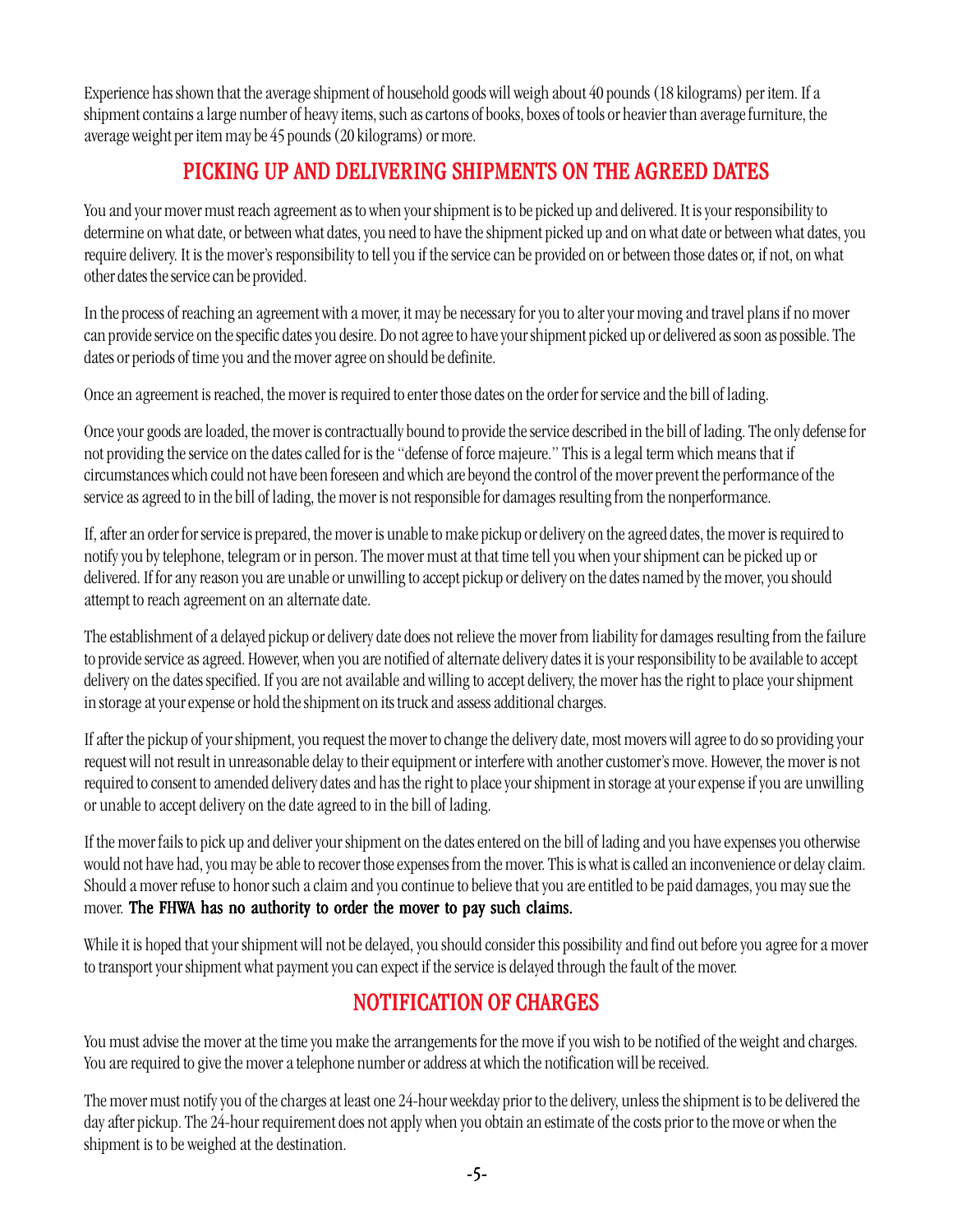# RECEIPT FOR DELIVERY OF THE SHIPMENT

At the time of delivery, the mover expects you to sign a receipt for your shipment. This is usually accomplished by having you sign each page of the mover's copy of the inventory.

Movers are prohibited from having you sign a receipt which relieves the mover from all liability for loss or damage to the shipment. Do not sign any receipt which does not provide that you are signing for your shipment in apparent good condition except as noted on the shipping documents.

# THE MOVER'S LIABILITY FOR LOSS AND DAMAGE

All moving companies are required to assume liability for the value of the goods which they transport. However, there are different levels of liability, and consumers should be aware of the amount of protection provided and the charges for each option.

Basically, most movers offer four different levels of liability under the terms of their tariffs and pursuant to the Surface Transportation Board's Released Rates Orders which govern the moving industry.

#### OPTION 1: RELEASED VALUE

This is the most economical protection option available. This no additional-cost option provides minimal protection. Under this option, the mover assumes liability for no more than 60 cents per pound (\$1.32 per kilogram), per article. Loss or damage claims are settled based on the pound weight of the article multiplied by 60 cents (or the kilogram weight multiplied by \$1.32). For example, if a 10-pound (4.54 kilogram) stereo component, valued at \$1,000 were lost or destroyed, the mover would be liable for no more than \$6.00. Obviously, the shipper should think carefully before agreeing to such an arrangement. There is no extra charge for this minimal protection, but you must sign a specific statement on the bill of lading agreeing to it.

#### OPTION 2: DECLARED VALUE

Under this option, the valuation of your shipment is based on the total weight of the shipment times \$1.25 per pound (\$2.75 per kilogram). For example, a 4,000-pound shipment (1814.4 kilogram) would have a maximum liability value of \$5,000.00. Any loss or damage claim under this option is settled based on the depreciated value of the lost or damaged item(s) up to the maximum liability value based on the weight of the entire shipment. Under this option, if you shipped a 10-pound (4.54 kilogram) stereo component that originally cost \$1,000, the mover would be liable for up to \$1,000, based on the depreciated value of the item.

Unless you specifically agree to other arrangements, the mover is required to assume liability for the entire shipment based on this option. Also, the mover is entitled to charge you \$7.00 for each \$1,000 (or fraction thereof) of liability assumed for shipments transported under this option. In the example above, the valuation charge for a shipment valued at \$5,000 would be \$35.00. Under this option, your shipment is protected based on its depreciated value, and the mover is entitled to charge you a fee for this extra protection.

#### OPTION 3: LUMP SUM VALUE

Under this option, which is similar to Option 2, if the value of your shipment exceeds \$1.25 per pound (\$2.75 per kilogram) times the weight of the shipment, you may obtain additional liability protection from the mover. You do this by declaring a specific dollar value for your shipment. The amount you declare must exceed \$1.25 per pound (\$2.75 per kilogram) times the weight of the shipment. The amount of value that you declare is subject to the same valuation charge (\$7.00 per \$1,000) as described in OPTION 2. For example, if you declare that your 4,000-pound (1814.4 kilogram) shipment is worth \$10,000 (instead of the \$5,000 under OPTION 2), the mover will charge you \$7.00 for each \$1,000 of declared value, or \$70.00, for this increased level of liability. If you ship articles that are unusually expensive, you may wish to declare this extra value. You must make this declaration in writing on the bill of lading.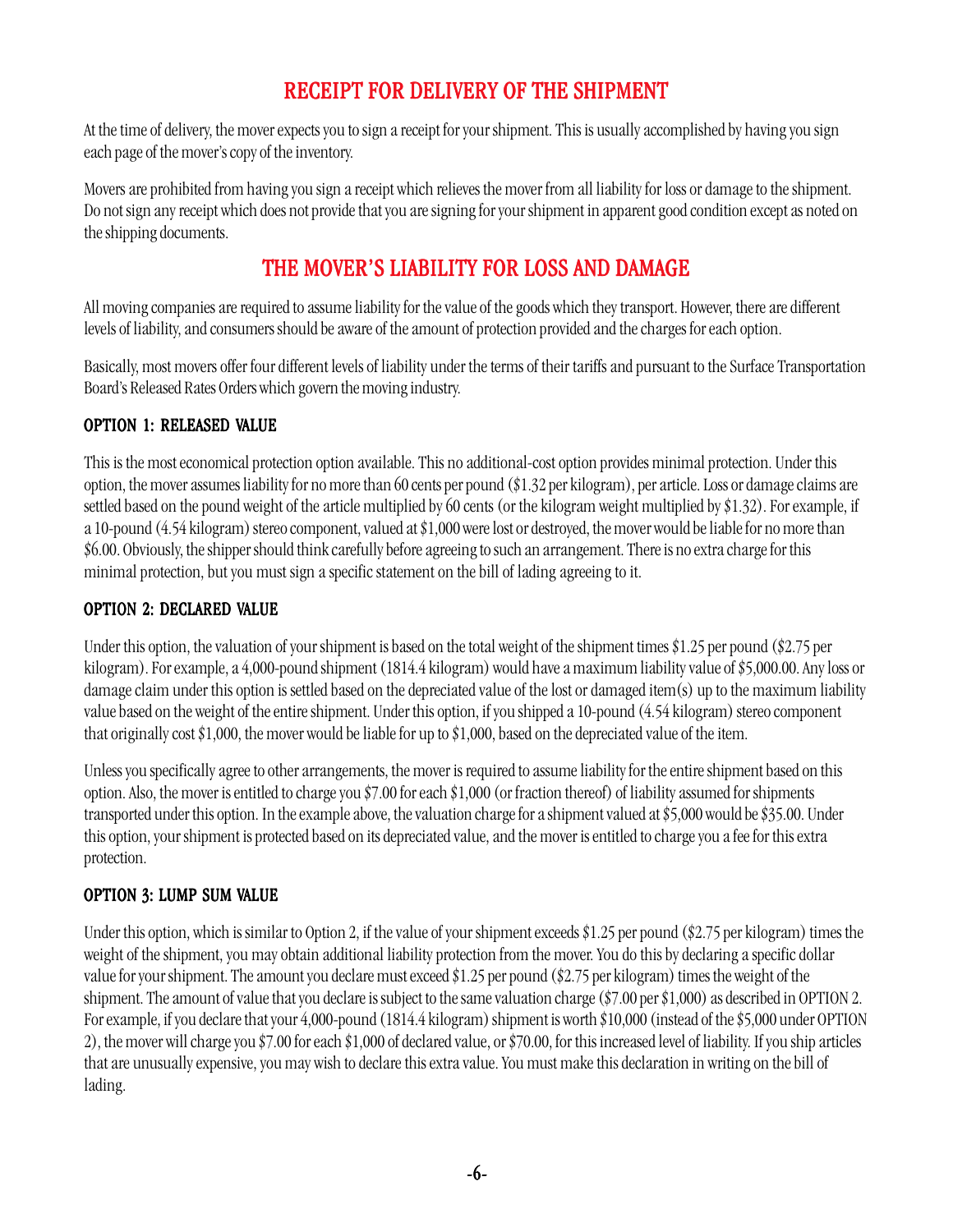## OPTION 4: FULL VALUE PROTECTION

Many movers offer a fourth level of added-value protection, often referred to as "full value protection" or "full replacement value." If you elect to purchase full value protection, articles that are lost, damaged or destroyed will be either repaired, replaced with like items, or a cash settlement will be made for the current market replacement value regardless of the age of the lost or damaged item. Unlike the other options, depreciation of the lost or damaged item is not a factor in determining replacement value when the shipment is moved under full value protection.

The cost for full value protection is approximately \$8.50 per \$1,000 of declared value; however, the minimum value declared must be equal to the weight of the shipment multiplied by \$3.50 per pound (\$7.70 per kilogram), which is further subject to a minimum declaration of \$21,000.

For example, if your shipment weighs 5,000 pounds (2,268 kilograms), the minimum declared value must be at least \$21,000. The exact cost for full value protection may vary by mover and may be further subject to various deductible levels of liability which may reduce your cost. Ask your mover for the details of its specific plan.

Under these four options, movers are permitted to limit their liability for loss or damage to articles of extraordinary value, unless you specifically list these articles on the shipping documents. An article of extraordinary value is any item whose value exceeds \$100 per pound (\$220 per kilogram). Ask your mover for a complete explanation of this limitation before you move. It is your responsibility to study this provision carefully and to make the necessary declaration.

These optional levels of liability are not insurance agreements which are governed by State insurance laws, but instead are authorized under Released Rates Orders of the Surface Transportation Board of the U.S. Department of Transportation. In addition to these options, some carriers may also offer to sell, or procure for you, separate liability insurance from a third-party insurance company when you release your shipment for transportation at the minimum released valuation of 60 cents per pound (\$1.32 per kilogram) per article (Option 1). This is not valuation coverage governed by Federal law, but optional insurance that is regulated under State law. If you purchase this separate coverage, in the event of loss or damage which is the responsibility of the mover, the mover is liable only for an amount not exceeding 60 cents per pound (\$1.32 per kilogram) per article, and the balance of the loss is recoverable from the insurance company up to the amount of insurance purchased. The mover's representative can advise you of the availability of such liability insurance and the cost.

If you purchase liability insurance from or through your mover, the mover is required to issue a policy or other written record of the purchase and to provide you with a copy of the policy or other document at the time of purchase. If the mover fails to comply with this requirement, the mover becomes fully liable for any claim for loss or damage attributed to its negligence.

## COMPLAINTS AND INQUIRIES ABOUT THE MOVER'S SERVICE

All movers are expected to respond promptly to complaints or inquiries from their customers. Should you have a complaint or question about your move, you should first attempt to obtain a satisfactory response from the mover's local agent, the sales representative who handled the arrangements for your move, or the driver assigned to your shipment.

If for any reason you are unable to obtain a satisfactory response from one of these persons, you should then contact the mover's principal office. When you make such a call, be sure to have available your copies of all the documents relating to the move. Particularly important is the number assigned to your shipment by the mover.

Interstate movers are also required to offer neutral arbitration as a means of resolving consumer disputes involving loss or damage on collect on delivery (COD) shipments. Your mover is required to provide you with information regarding its arbitration program.

All interstate moving companies are required to maintain a complaint and inquiry procedure to assist their customers. At the time you make the arrangements for your move, you should ask the mover's representative for a description of the mover's procedure, the telephone number to be used to contact the carrier and whether the mover will pay for such telephone calls.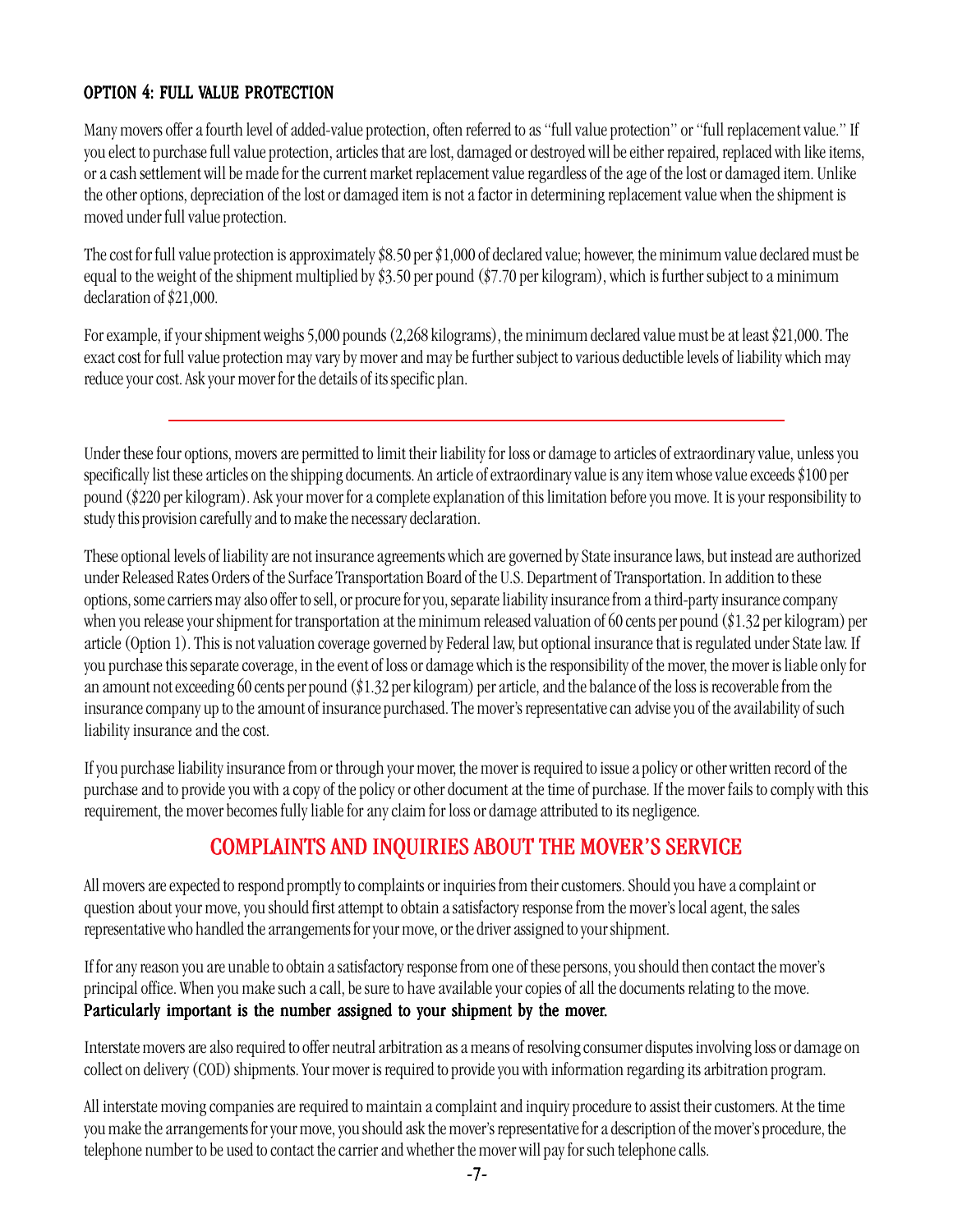## PAYMENTS

#### PAYMENT OF THE TRANSPORTATION CHARGES

At the time for payment of transportation charges, the mover is required to give you a freight bill identifying the service provided and the charge for each service. It is customary for most movers to use a copy of the bill of lading as a freight bill; however, some movers use an entirely separate document for this purpose.

Except in those instances where a shipment is moving on a binding estimate, the freight bill must specifically identify each service performed, the rate per unit for each service, and the total charges for each service. Do not accept or pay a freight bill which does not contain this information.

If your shipment was transported on a collect on delivery (COD) basis, you will be expected to pay the total charges appearing on the freight bill at the time of delivery unless the mover provided a non-binding estimate of approximate cost and the total charges for the services included in the estimate exceed 110 percent of the estimated charges.

It is customary for movers to provide in their tariffs that freight charges must be paid in cash, by certified check, traveler's check, or bank check (one drawn by a bank on itself and signed by an officer of the bank). When this requirement exists, the mover will not accept personal checks. At the time you make arrangements for your move, you should ask the mover about the form of payment that is acceptable.

Some movers permit payment of freight charges by use of a charge card. However, do not assume that because you have a nationally recognized charge or credit card that it will be acceptable for payment. Ask the mover at the time the arrangements are made.

If you do not pay the transportation charges at the time of delivery the mover has the right under the bill of lading to refuse to deliver your goods. The mover may place them in storage at your expense until the charges are paid.

If, before payment of the transportation charges, you discover an error in the charges, you should attempt to correct the error with the driver, the mover's local agent, or by contacting the mover's main office. If an error is discovered after payment, you should write the mover (the address will be on the freight bill) explaining the error and request a refund.

Movers customarily check all shipment files and freight bills after a move has been completed to make sure the charges were accurate. If an overcharge is found, you will be notified and a refund made. If an undercharge occurred, you will be billed for the additional charges due.

#### PAYMENT OF THE TRANSPORTATION CHARGES ON SHIPMENTS TRANSPORTED ON TWO OR MORE VEHICLES

Although all movers try to move each shipment on one truck it becomes necessary at times to divide a shipment among two or more trucks. This frequently occurs when an automobile is included in the shipment and it is transported on a vehicle specially designed to transport automobiles. When this occurs your transportation charges are the same as if the entire shipment moved on one truck.

If your shipment is divided for transportation on two or more trucks, the mover can require payment for each portion as it is delivered.

Movers are also permitted, but not required, to delay the collection of all the charges until the entire shipment is delivered. At the time you make the arrangements for your move, you should ask the mover about its policies in this respect.

## PAYMENT OF TRANSPORTATION CHARGES ON SHIPMENTS LOST OR DESTROYED IN TRANSIT

Movers customarily make every effort to assure that while your shipment is in their possession for transportation, no items are lost, damaged or destroyed. However, despite the precautions taken, articles are sometimes lost or destroyed during the move.

In addition to any money you may recover from the mover to compensate for lost or destroyed articles, you are also entitled to recover the transportation charges represented by the portion of the shipment lost or destroyed.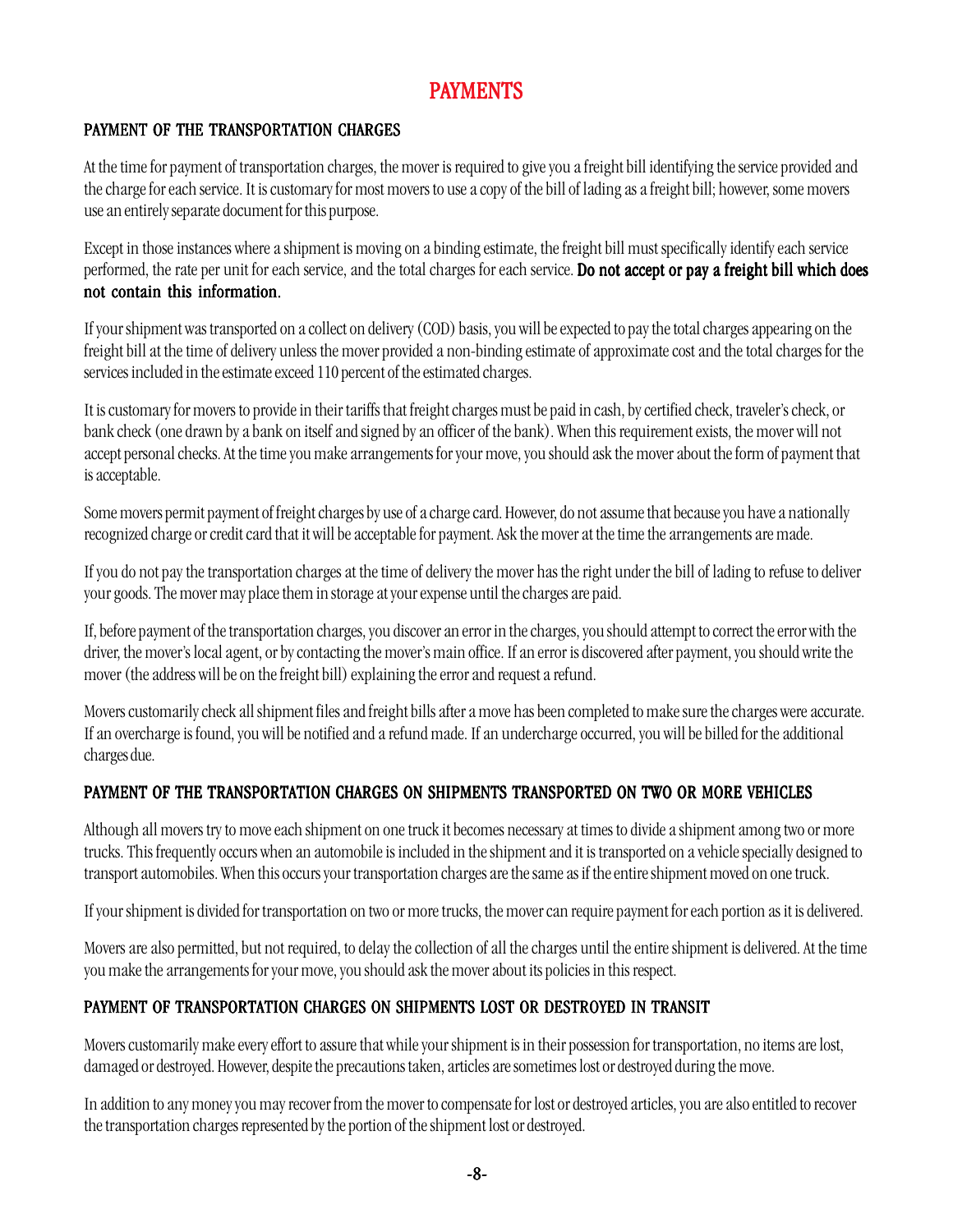On shipments with partial loss or destruction of goods, the transportation charges must be paid. The mover will then return proportional freight charges at the time loss and damage claims are processed. Should your entire shipment be lost or destroyed while in the mover's possession, the mover cannot require you to pay any of the charges except the amount you have paid or agreed to pay for added liability protection. The fact that you do not pay any transportation charges does not affect any right you may have to recover reimbursement for the lost or destroyed articles providing you pay the charges for added liability protection.

## FILING OF CLAIMS FOR LOSS AND DAMAGE OR DELAY AND DISPUTE RESOLUTION PROGRAMS

Should your move result in loss or damage to any of your property, you have the right to file a claim with the mover to recover money for such loss or damage.

You have nine months following either the date of delivery, or the date on which the shipment should have been delivered, to file a claim. However, you should file a claim as soon as possible. If you fail to file a claim within 120 days following delivery and later bring a legal action against the mover to recover the damages, you may not be able to recover your attorney fees even though you win the court action.

While the Federal Government maintains regulations governing the processing of loss and damage claims, it cannot resolve those claims. If you cannot settle a claim with the mover, you may file a civil action to recover in court. In this connection, you may obtain the name and address of the mover's agent for service of legal process in your State by contacting the FHWA.

In addition, interstate movers are required to participate in a Dispute Resolution Program which provides that certain types of unresolved loss or damage claims must be submitted to a neutral arbitrator for resolution. You may find submitting your claim to arbitration under such a program to be a less expensive and more convenient way to seek recovery of your claim. Movers are required to advise all COD shippers of the existence and details of the arbitration program before they accept a shipment to be transported. If the mover does not provide you with information about a dispute resolution program before you move, ask the mover for the details of the program.

# **CONCLUSION**

Should you have any questions about your move which are not answered in this pamphlet, do not hesitate to ask the mover's representative who handled the arrangements for your move, the driver who transports your shipment, or the mover's main office for additional information.

For further advice or assistance, contact the Federal Highway Administration:

Federal Motor Carrier Safety Administration Office of Public and Consumer Affairs (MC-PA) 400 7th Street, S.W. Washington, D.C. 20590

To file a Household Goods Complaint or other Commercial Complaint you may call, 1-888-368-7238 (1-888-DOT-SAFT).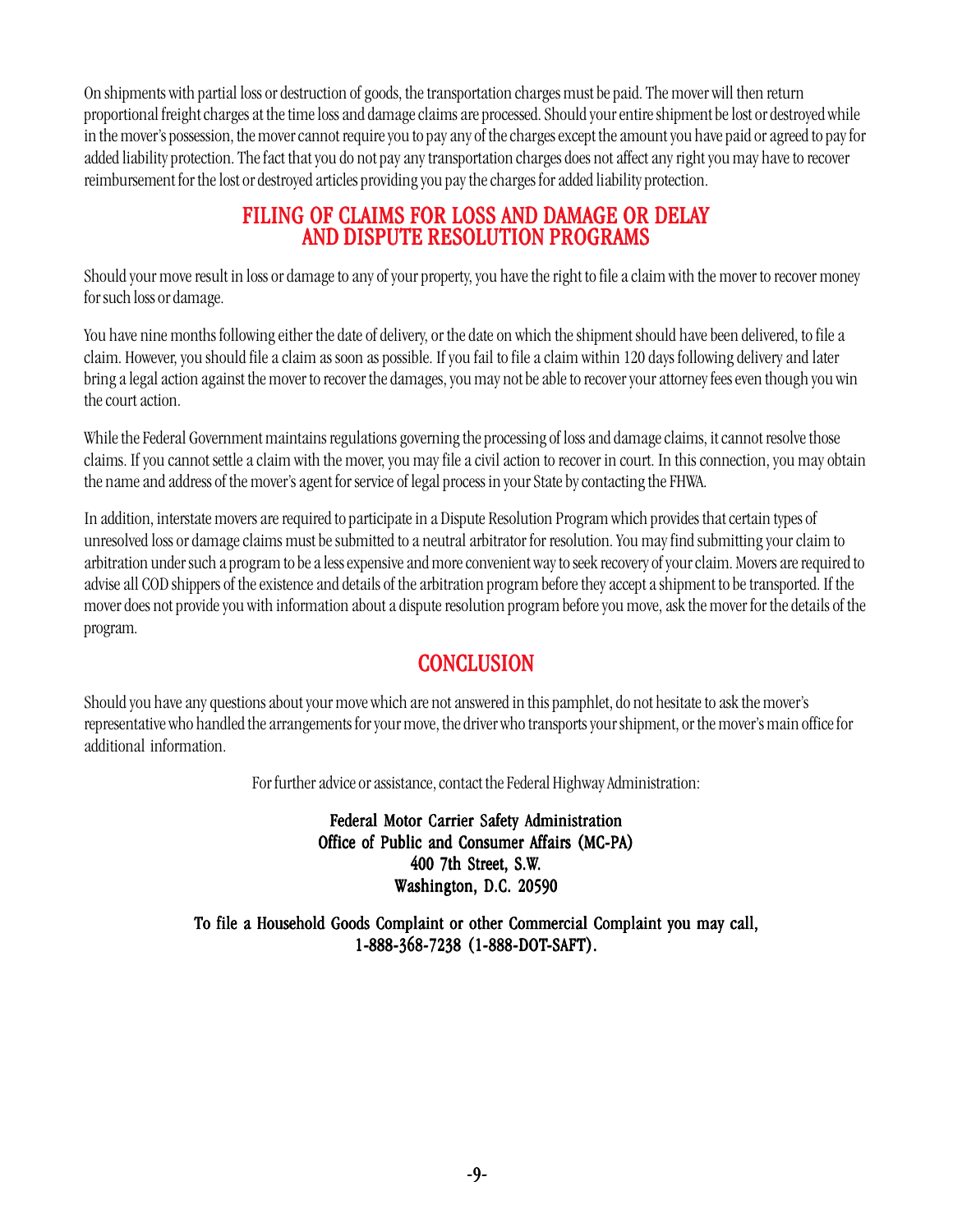# POINTS TO REMEMBER

- · Movers may give binding estimates.
- · Non-binding estimates may not be accurate; actual charges may often exceed the estimate.
- Specify pickup and delivery dates in the **order for service**.
- The **Bill of Lading** is your contract with the mover... READ IT CAREFULLY... If you have any questions ask your mover.
- Be sure that you understand the extent of your mover's liability for loss and damage.
- You have the right to be present each time your shipment is weighed.
- · You may request a reweigh of your shipment.
- If you have moved on a non-binding estimate, you should have enough cash or a certified check to pay the estimated cost of your move plus 10 percent more at time of delivery.
- Unresolved claims for loss or damage may be submitted to arbitration; ask your mover for details.

## **GLOSSARY OF MOVING TERMINOLOGY**

ACCESSORIAL (ADDITIONAL) SERVICES - services such as packing, appliance servicing, unpacking, or piano stair carries that you request to be performed (or are necessary because of landlord requirements or other special circumstances). Charges for these services are in addition to the transportation charges.

ADVANCED CHARGES - charges for services not performed by the mover but instead by a professional, craftsman or other third party at your request. The charges for these services are paid for by the mover and added to your bill of lading charges.

AGENT - a local moving company authorized to act on behalf of a larger, national company.

**APPLIANCE SERVICE** - preparation of major electrical appliances to make them safe for shipment.

BILL OF LADING - the receipt for your goods and the contract for their transportation. It is your responsibility to understand the bill of lading before you sign it. If you do not agree with something on the bill of lading, do not sign it until you are satisfied that it is correct. The bill of lading is an important document. Don't lose or misplace your copy.

**BINDING/NON-BINDING ESTIMATE** - a binding estimate is an agreement made in advance with the mover that guarantees the total cost of the move based on the quantities and services shown on the estimate. A non-binding estimate is the carrier's approximation of the cost based on the estimated weight of the shipment and the accessorial services requested. A non-binding estimate is not binding on the carrier and the final charges will be based on the actual weight and tariff provisions in effect.

**CARRIER** - the mover providing transportation of your household goods.

C.O.D. - C.O.D. transportation for an individual shipper for which payment is required at the time of delivery at the destination residence (or warehouse).

**EXPEDITED SERVICE** - an agreement with the mover to perform transportation by a set date in exchange for charges based on a higher minimum weight.

**FLIGHT CHARGE** - an extra charge for carrying items up or down flights of stairs.

**GUARANTEED PICKUP AND DELIVERY SERVICE** - an additional level of service whereby dates of service are guaranteed, with the mover proving reimbursement for delays. This premium service is often subject to minimum weight requirements.

**HIGH VALUE ARTICLE** - items included in a shipment that are valued at more than \$100 per pound.

**INVENTORY** - the detailed descriptive list of your household goods showing the number and condition of each item.